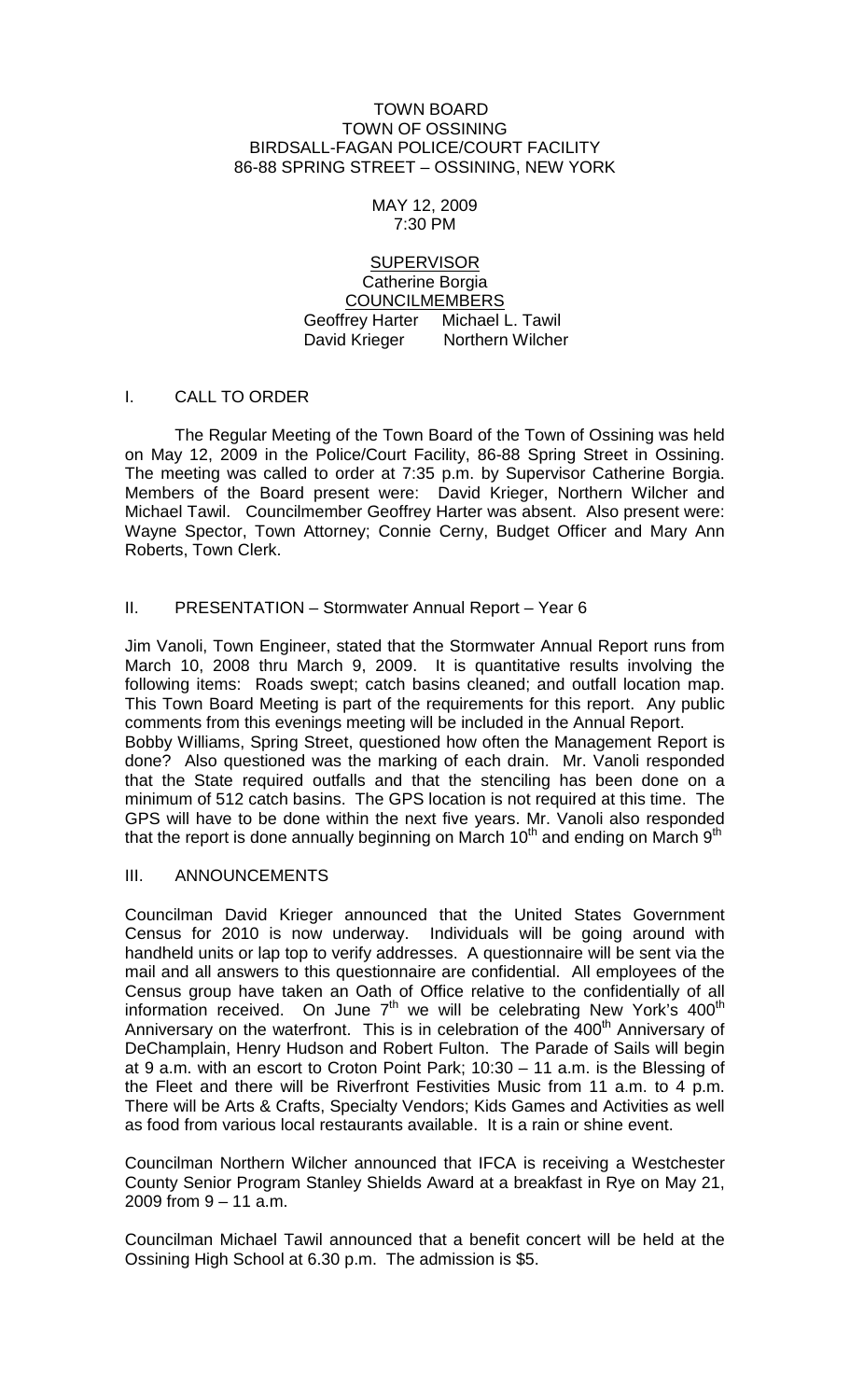Supervisor Catherine Borgia announced that the Westchester County Mobile Shredder will be in Ossining at the Joseph G. Caputo Community Center on Saturday, May 23, 2009 from 10 a.m. to 2 p.m. Up to four file boxes will be accepted from each individual. The Annual Memorial Day Parade will begin at 9 a.m. at the Roosevelt Square and ending at Nelson Park for the placing of the wreaths. The Memorial Day Parade in Briarcliff will begin at noon. There are several Volunteer Citizen Boards that are in need of members and they are as follows: Ethics Commission – 3 individuals with legal background; Finance Committee – 1 with business financial background; and Planning Board which is a 5-year term.

# IV. PUBLIC COMMENT ON AGENDA ITEMS

There were no comments.

# V. BOARD RESOLUTIONS

### A. Approval of Minutes – April 28, 2009

Councilmember Krieger moved and it was seconded by Councilmember Tawil that the following be approved:

Resolved, that the Town Board of the Town of Ossining hereby approves the Minutes of the April 28, 2009 Regular Meeting as presented.

Motion Carried: Unanimously

# B. Approval of Voucher Detail Report

Councilmember Tawil moved and it was seconded by Councilmember Wilcher that the following be approved:

Resolved, that the Town Board of the Town of Ossining hereby approves the Voucher Detail Report dated May 12, 2009 in the amount of \$485,416.96.

### Motion Carried: Unanimously

# C. Agreement – Music Makers Unlimited

Councilmember Krieger moved and it was seconded by Councilmember Tawil that the following resolution be approved:

Resolved, that the Town Board of the Town of Ossining hereby authorizes the Town Supervisor to enter into an agreement with Music Makers Unlimited of Peekskill, New York for the Memorial Day Parade to be held on May 25, 2009 at a cost of \$750.00.

### Motion Carried: Unanimously

### D. Calling for a Public Hearing to Consider a Proposal to Amend the Town of Ossining Zoning Map

Councilmember Krieger moved and it was seconded by Councilmember Tawil that the following resolution be approved:

Whereas, Dr. Yosef Haroush has submitted an application for a proposed Zoning Map amendment to change the zoning designation of the eastern half of the property at 513 North State Road from R-30 One-Family Residence District to GB General Business District, which property is designated on the Tax Assessment Map of the Town of Ossining as Section 90.19, Block 2, Lot 8; and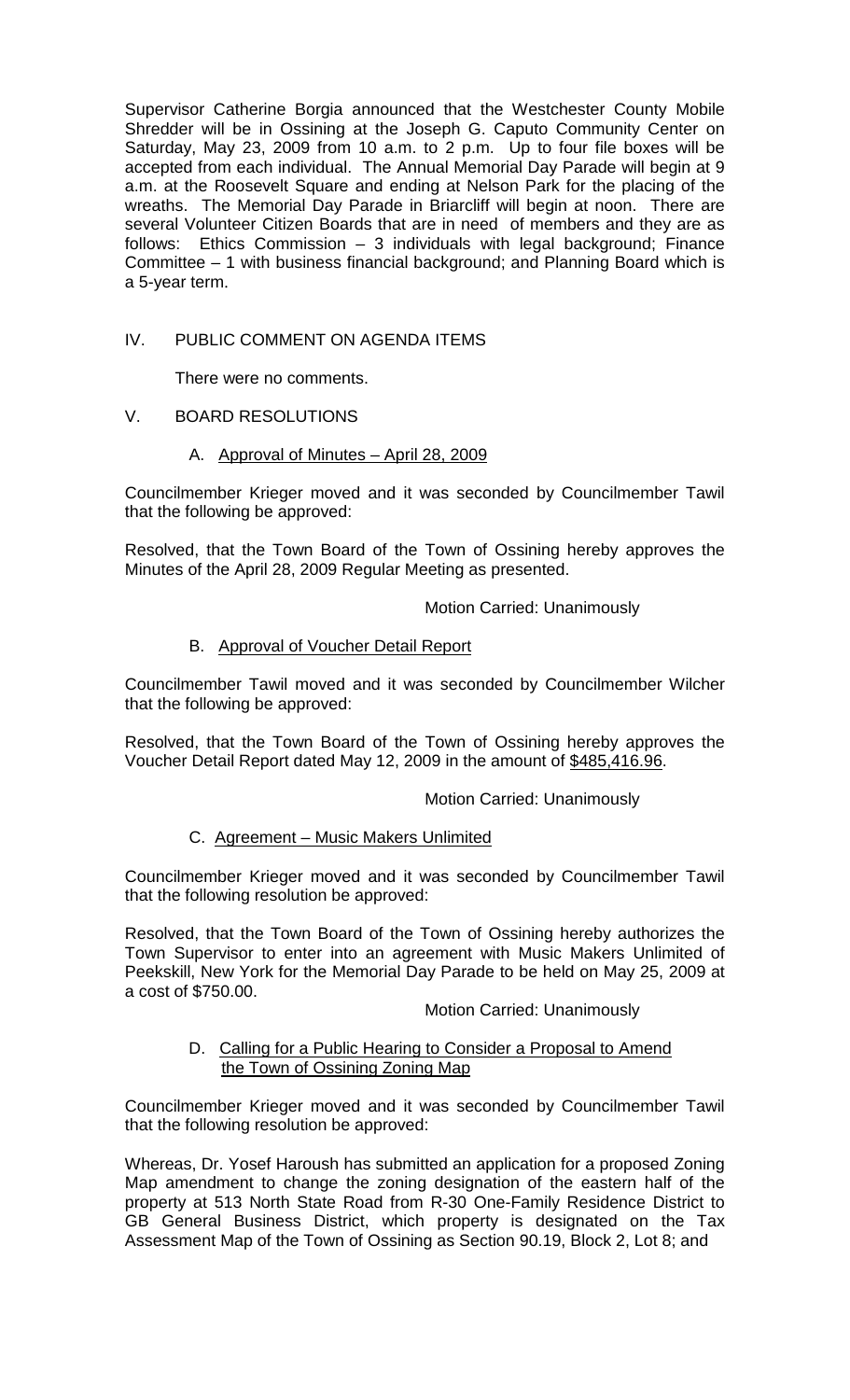Whereas, Dr. Yosef Haroush proposes to construct a building and associated parking area, landscaping, etc. on the areas of the property to be rezoned General Business, and to relocate his Animal Health Center from 438 North State Road to 513 North State Road; and

Whereas, in accordance with Section 200-52, Zoning, of the Town of Ossining Code, the Town Board referred the proposed amendment of the Zoning Map to the Planning Board and Westchester County Planning Department for a report and recommendation; and

Whereas, the Planning Board issued a report dated March 25, 2009 indicating that the proposed rezoning would be reasonable and appropriate and that the Town Board should consider enacting said rezoning; and

Whereas, the Westchester County Planning Department indicated that the proposed action was a matter for local determination;

Now, therefore be it Resolved, that the Town Board of the Town of Ossining hereby calls for a public hearing on Tuesday, June 9, 2009 7:30p.m. at the Police/Court Facility, 86-88 Spring Street, Ossining, NY to consider a proposal to amend the Town of Ossining Zoning Map to change the zoning designation of the eastern half of the property at 513 North State Road from R-30 One-Family Residence District to GB General Business District, which property is designated on the Tax Assessment Map of the Town of Ossining as Section 90.19, Block 2, Lot 8, and to hear all persons interested in the subject thereof concerning the same; and be it further

Resolved, that the Town Clerk shall transmit to the Village of Briarcliff Manor Village Clerk the proposed zoning map amendment in accordance with Section 200-52, Zoning, of the Town Code.

Motion Carried: Unanimously

### E. Order Calling a Public Hearing in the matter of the Petition for the Extension of the Valley View Sewer District - Jacqueline Bush

Councilmember Tawil moved and it was seconded by Councilmember Wilcher that the following resolution be approved:

Whereas, a written petition, dated June 17, 2008, in due form and containing the required signature, has been presented by Jacqueline Bush to the Town Board of the Town of Ossining, Westchester County, New York, for the extension of the Valley View Sewer District in said Town; and

Whereas, the boundaries of the proposed Sewer District Extension are described as follows:

"Beginning at a point on the Easterly side of Hawkes Avenue where the same is intersected by the division line between lands now or formerly of Picano and Lot 2, South 68º 44' 18" East along said division line, 244.23 feet to the division line between lots 2 and 1; thence the following 2 courses and distances along said division line: (1) South 21º 15' 40" West, a distance of 119.66 feet; and (2) North 67º 51' 20" West, a distance of 252.00 feet to the Easterly side of Hawkes Avenue; thence the following courses and distances along the Easterly side of Hawkes Avenue: (1) North 26 º 32' 50" East, a distance of 16.19 feet; (2) North 26 º 26' 40" East, a distance of 36.00 feet; (3) North 24 º 25' 50" East, a distance of 33.01 feet; (4) North 25 º 40' 30" East, a distance of 20.70 feet; and (5) North 18 ° 47' 20" East, a distance of 10.21 feet to lands now or formerly of Picano and the point or place of BEGINNING**."**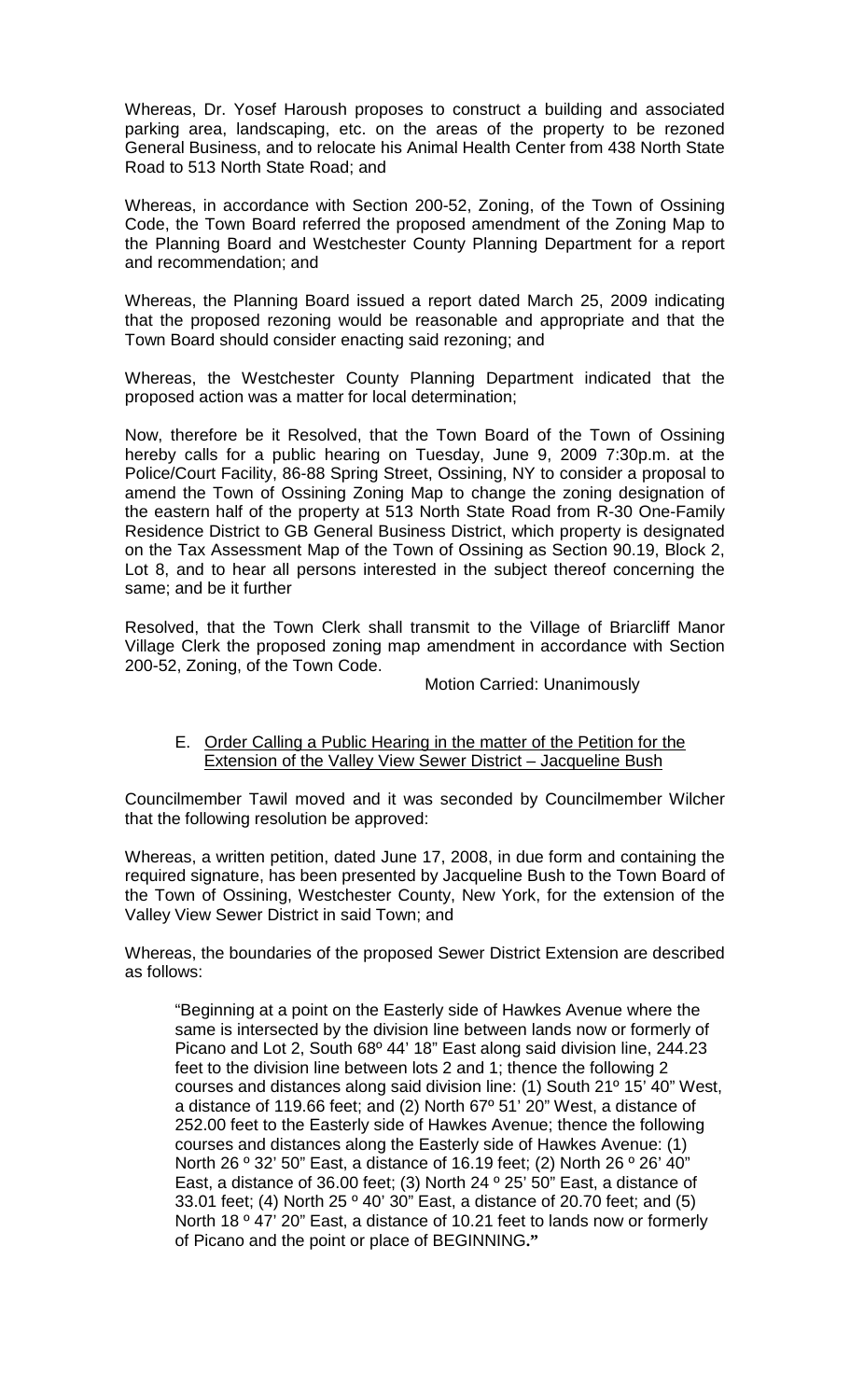Said premises known as 68 Hawkes Avenue, New York, and also known as Section 89.08, Block 1, Lot 40 on the Tax Map of the Town of Ossining," and

Whereas, the improvements proposed for said Sewer District Extension consist of the construction and installation of a sewer system, including sewer main, manhole and other improvements incidental thereto, all as more described in the map and plan accompanying the aforesaid petition, which map and plan are on file in the Town Clerk's Office of said Town for public inspection during regular business hours; and

Whereas, the cost of establishing such Sewer District Extension shall be borne entirely by the Petitioner; and

Whereas, it is now desired to call a Public Hearing to consider the Petition for the proposed establishment of said Sewer District Extension pursuant to Section 193 of the Town Law, as well as for purposes of determining the environmental impact of said action; Now Therefore be it

Ordered, by the Town Board of the Town of Ossining, Westchester County, New York, as follows:

Section 1: A meeting of the Town Board of the Town of Ossining, Westchester County, New York, shall be held at the Police/Court Facility, 86-88 Spring Street, In Ossining, New York, on the  $26<sup>th</sup>$  day of May 2009, at 7:30p.m., for the purpose of conducting a public hearing to consider the aforementioned Petition and to hear all persons interested in the subject thereof concerning the same.

Section 2: The Town Clerk is hereby authorized and directed to cause a certified copy of this Order to be published in the Journal News and posted in the manner provided by law.

Section 3: This Order shall take effect immediately.

#### Motion Carried: Unanimously

#### F. Order Calling for a Public Hearing in the matter of the Petition for Extension of the Valley View Sewer District – Joanne Schneider

Councilmember Krieger moved and it was seconded by Councilmember Tawil that the following resolution be approved:

Whereas, a written petition, dated June 17, 2008, in due form and containing the required signature, has been presented by Joanne Schneider to the Town Board of the Town of Ossining, Westchester County, New York, for the extension of the Valley View Sewer District in said Town; and

Whereas, the boundaries of the proposed Sewer District Extension are described as follows:

"Beginning at a point on the easterly side of Hawkes Avenue at the southwesterly corner of land conveyed to Gene R. Lamb and Carole J. Lamb, his wife, by deed dated August 7, 1959, recorded in the Westchester County Clerk's Office, Division of Land Records, on August 12, 1959 in Liber 5937 of Conveyances, at page 192, said point of beginning being also distant 250.56 feet northerly as measured along the easterly sides of Hawkes Avenue from the northwesterly corner of land now or formerly of Jacob S. Pinckney; running thence from said point of beginning and along said land of Gene R. Lamb and Carole J. Lamb, his wife, the following courses and distances: South 69◦ 49' 40" East 200.00 feet; and North 20◦ 10' 20" East 35.00 feet to a point on the southerly line of land now or formerly of Winfield Lamb and Mabel Lamb, his wife, RUNNING thence along the southerly line of said last mentioned land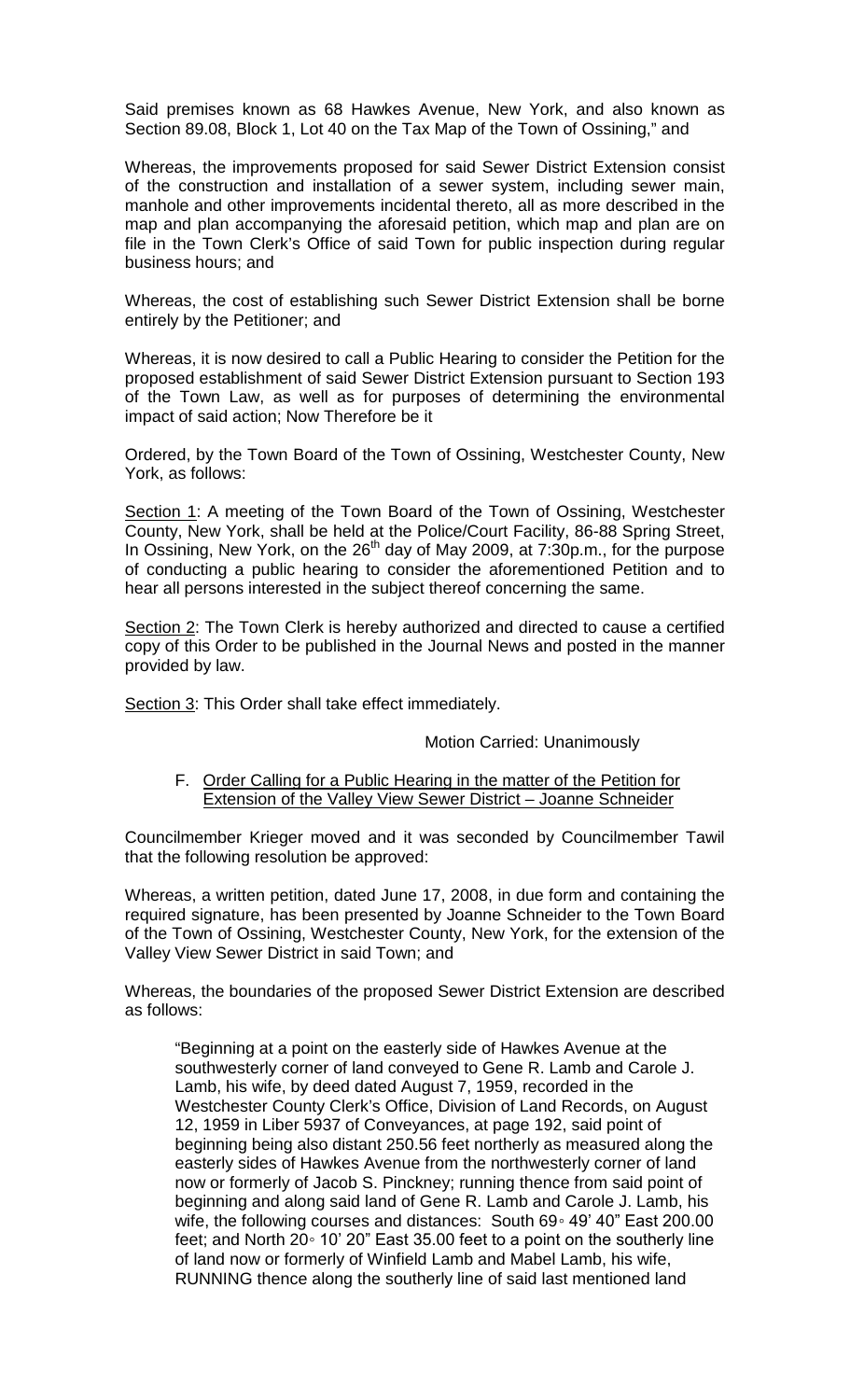South 69◦ 49' 40" East 168.82 feet to a point on the westerly line of land now or formerly of Charles H. Krueger; RUNNING thence along the westerly line of said last mentioned land South 16◦ 14' 10 West 135.33 feet to a point on the northerly line of land now or formerly of Mary E. Sleator: RUNNING thence along the northerly line of said last mentioned land and along the northerly line of land now or formerly of Annie Olmstead North 69◦ 49' 40" West 371.63 feet to the easterly side of Hawkes Avenue; RUNNING thence along the easterly side of Hawkes Avenue North 16◦ 28' 20" East 100.22 feet to the point and place of BEGINNING.

Said premises known as 74 Hawkes Avenue, New York, and also known as Section 89.08, Block 1, Lot 45 on the Tax Map of the Town of Ossining," and

Whereas, the improvements proposed for said Sewer District Extension consist of the construction and installation of a sewer system, including sewer main, manhole and other improvements incidental thereto, all as more described in the map and plan accompanying the aforesaid petition, which map and plan are on file in the Town Clerk's Office of said Town for public inspection during regular business hours; and

Whereas, the cost of establishing such Sewer District Extension shall be borne entirely by the Petitioner; and

Whereas, it is now desired to call a Public Hearing to consider the Petition for the proposed establishment of said Sewer District Extension pursuant to Section 193 of the Town Law, as well as for purposes of determining the environmental impact of said action; Now Therefore be it

Ordered, by the Town Board of the Town of Ossining, Westchester County, New York, as follows:

Section 1: A meeting of the Town Board of the Town of Ossining, Westchester County, New York, shall be held at the Police/Court Facility, 86-88 Spring Street, In Ossining, New York, on the  $26<sup>th</sup>$  day of May 2009, at 7:30p.m., for the purpose of conducting a public hearing to consider the aforementioned Petition and to hear all persons interested in the subject thereof concerning the same.

Section 2: The Town Clerk is hereby authorized and directed to cause a certified copy of this Order to be published in the Journal News and posted in the manner provided by law.

Section 3: This Order shall take effect immediately.

Motion Carried: Unanimously

### G. Order Calling for a Public Hearing in the matter of the Petition the Extension of the Valley View Sewer District – James Picciano

Councilmember Krieger moved and it was seconded by Councilmember Tawil that the following resolution be approved:

Whereas, a written petition, dated June 17, 2008, in due form and containing the required signature, has been presented by James Picciano to the Town Board of the Town of Ossining, Westchester County, New York, for the extension of the Valley View Sewer District in said Town; and

Whereas, the boundaries of the proposed Sewer District Extension are described as follows:

"Beginning at a point on the easterly side of Hawks Avenue, as presently laid out, at the place where the same is intersected by division line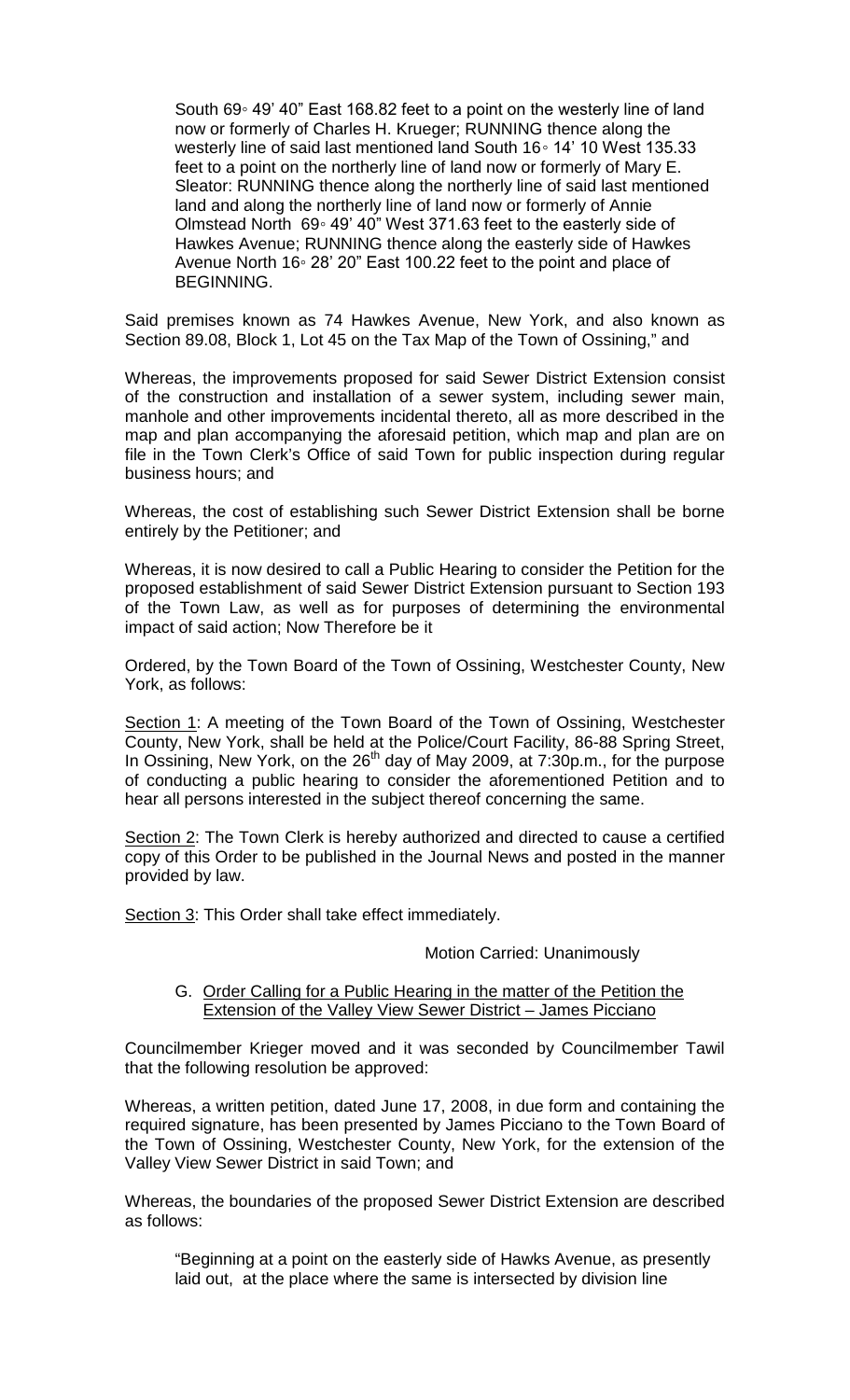between premises being described and lands now or formerly of Olmstead; running thence along said division line and continuing along the division line between premises being described and lands now or formerly of Krueger, the following courses and distances: South 69º 54' 00' east a distance of 103.32 feet; South 70º 04' 50'' east, a distance of 69.21 feet; South 70º 19' 00'' east, a distance of 96.84 feet; South 69º 24' 50'' east, a distance of 55.43 feet; South 69º 47' 50'' east, a distance of 30.14 feet; South 67º 03' 40'' east, a distance of 17.32 feet; South 69º 28' 20'' east, a distance of 131.22 feet to a point on the division line between Parcel I and Parcel II as shown on said map; running thence, along said division line on a course south 21 <sup>o</sup> 15' 42" west a distance of 174.71 feet to a point on the division line between premises being described and lands now or formerly of Galiger; running thence along said division line on a course north 68 º 44' 18'' west, a distance of 510 feet to a point on the easterly side of Hawks Avenue; running thence along said easterly side of Hawks Avenue, the following courses and distances: North 6º 29' 30'' east a distance of 8.31 feet; North 20º 31' 20'' east a distance of 25.19 feet; North 24º 10' 50'' east a distance of 36.23 feet; North 21º 18' 00'' east a distance of 39.62 feet; North 27º 06' 50'' east a distance of 31.73 feet; North 30º 07' 20'' east a distance of 25.67 feet to the point or place of BEGINNING.

Said premises known as 70 Hawkes Avenue, New York, and also known as Section 89.08, Block 1, Lot 41 on the Tax Map of the Town of Ossining," and

Whereas, the improvements proposed for said Sewer District Extension consist of the construction and installation of a sewer system, including sewer main, manhole and other improvements incidental thereto, all as more described in the map and plan accompanying the aforesaid petition, which map and plan are on file in the Town Clerk's Office of said Town for public inspection during regular business hours; and

Whereas, the cost of establishing such Sewer District Extension shall be borne entirely by the Petitioner; and

Whereas, it is now desired to call a Public Hearing to consider the Petition for the proposed establishment of said Sewer District Extension pursuant to Section 193 of the Town Law, as well as for purposes of determining the environmental impact of said action; Now Therefore be it

Ordered, by the Town Board of the Town of Ossining, Westchester County, New York, as follows:

Section 1: A meeting of the Town Board of the Town of Ossining, Westchester County, New York, shall be held at the Police/Court Facility, 86-88 Spring Street, In Ossining, New York, on the 26<sup>th</sup> day of May 2009, at 7:30p.m., for the purpose of conducting a public hearing to consider the aforementioned Petition and to hear all persons interested in the subject thereof concerning the same.

Section 2: The Town Clerk is hereby authorized and directed to cause a certified copy of this Order to be published in the Journal News and posted in the manner provided by law.

Section 3: This Order shall take effect immediately.

### Motion Carried: Unanimously

H. Order Calling for a Public Hearing in the matter of the Petition for the Extension of the Valley View Sewer District – Raymond Coletti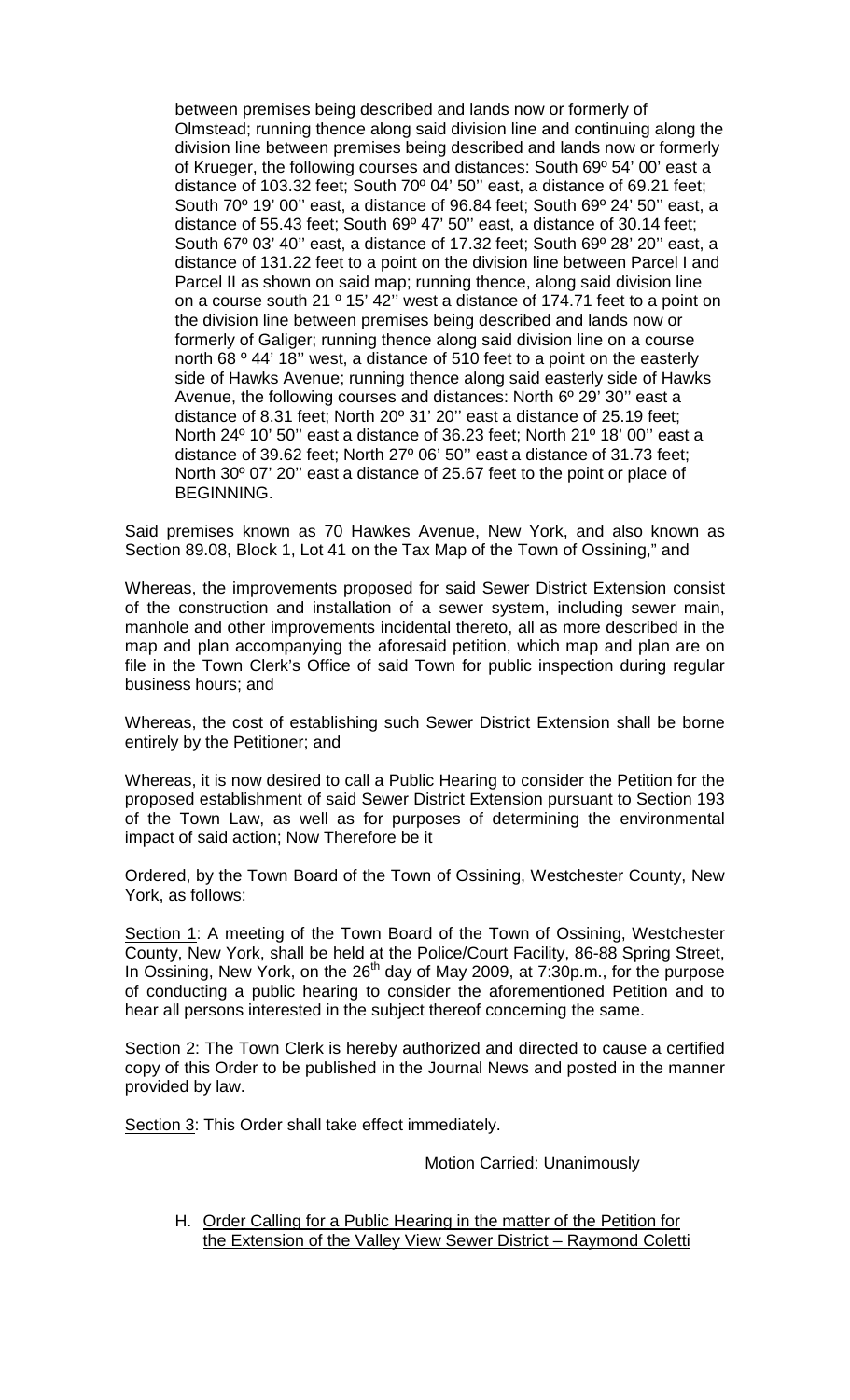Councilmember Krieger moved and it was seconded by Councilmember Tawil that the following resolution be approved:

Whereas, a written petition, dated June 24, 2008, in due form and containing the required signature, has been presented by Raymond Coletti to the Town Board of the Town of Ossining, Westchester County, New York, for the extension of the Valley View Sewer District in said Town; and

Whereas, the boundaries of the proposed Sewer District Extension are described as follows**:**

"Beginning at a point on the easterly side of Hawkes Avenue where the same is intersected by the northerly line of lands now or formerly of Noack and Lot 3 on Map No. 452; running thence along the same North 28º 54' 50'' East 35.47 feet; North 26º 32' 50'' East 31.01 feet; North 26º 26' 40'' East 36.00 feet; North 24º 25' 50'' East 33.01 feet; North 25º 40' 30'' East 20.70 feet' North 18º 47' 20'' East 10.21 feet to Lot 5 on said map, and other lands of Noack; Running thence along the same South 68º 44' 18'' East 508.00 feet; Running thence South 21º 15' 40'' West 173.74 feet to said first mentioned land of Noack; Running thence along the same South 67º 51' 20'' East 528.87 feet to the point of BEGINNING**.**

Said premises known as 66 Hawkes Avenue, New York, and also known as Section 89.08, Block 1, Lot 39 on the Tax Map of the Town of Ossining," and

Whereas, the improvements proposed for said Sewer District Extension consist of the construction and installation of a sewer system, including sewer main, manhole and other improvements incidental thereto, all as more described in the map and plan accompanying the aforesaid petition, which map and plan are on file in the Town Clerk's Office of said Town for public inspection during regular business hours; and

Whereas, the cost of establishing such Sewer District Extension shall be borne entirely by the Petitioner; and

Whereas, it is now desired to call a Public Hearing to consider the Petition for the proposed establishment of said Sewer District Extension pursuant to Section 193 of the Town Law, as well as for purposes of determining the environmental impact of said action; Now Therefore be it

Ordered, by the Town Board of the Town of Ossining, Westchester County, New York, as follows:

Section 1: A meeting of the Town Board of the Town of Ossining, Westchester County, New York, shall be held at the Police/Court Facility, 86-88 Spring Street, In Ossining, New York, on the 26<sup>th</sup> day of May 2009, at 7:30p.m., for the purpose of conducting a public hearing to consider the aforementioned Petition and to hear all persons interested in the subject thereof concerning the same.

Section 2: The Town Clerk is hereby authorized and directed to cause a certified copy of this Order to be published in the Journal News and posted in the manner provided by law.

Section 3: This Order shall take effect immediately.

### Motion Carried: Unanimously

I. Order Calling for a Public Hearing in the Matter of the Petition for Extension of the Valley View Sewer District–Herbert E. Olmstead Sr.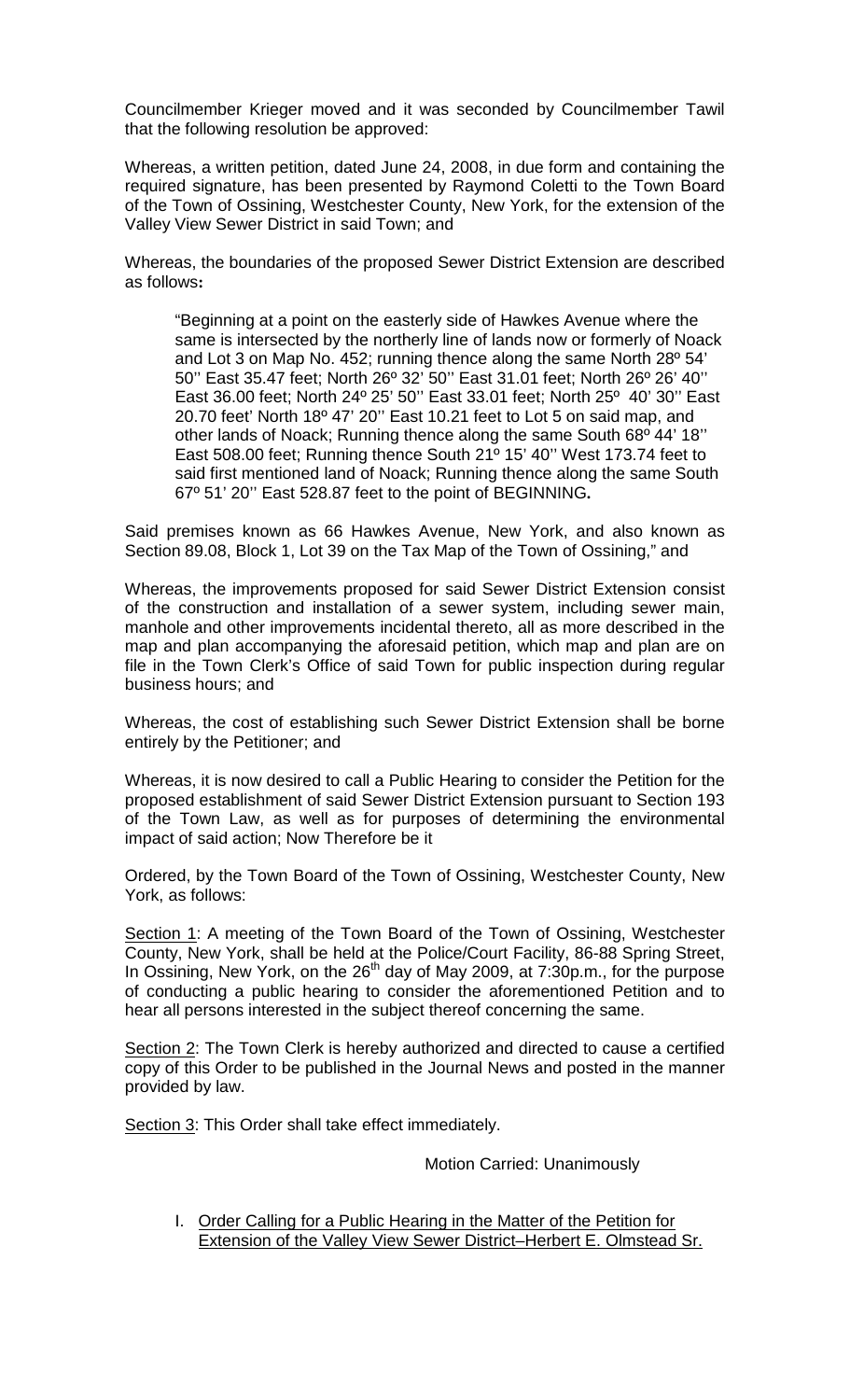Councilmember Krieger moved and it was seconded by Councilmember Tawil that the following resolution be approved:

Whereas, a written petition, dated June 16, 2008, in due form and containing the required signature, has been presented by Herbert E. Olmstead, Sr. to the Town Board of the Town of Ossining, Westchester County, New York, for the extension of the Valley View Sewer District in said Town; and

Whereas, the boundaries of the proposed Sewer District Extension are described as follows**:**

"Beginning at a point on the easterly side of Hawkes Avenue adjoining lands now or formerly of Jacob S. Pinckney, said point being the southwesterly corner of the parcel herein described; running thence northerly along said easterly side of Hawkes Avenue, North 16 º 28' 20" East 150.34 feet to the northeasterly corner of the parcel herein described; thence South 69 º 49' 40" East 371.63 feet to lands now or formerly of Charles K. Krueger; thence along said lands of Charles H. Krueger, South 16 º 14' 10" West 150.38 feet to the aforementioned lands now or formerly of Jacob S. Pinckney; thence along said lands now or formerly of Pinckney; North 67 º 03' 40" West 17.32 feet, North 69 º 47' 50" West 30.14 feet, North 69 º 24' 50" West 55.43 feet, North 70 º 19' 00" West 96.84 feet, North 70 º 04' 50" West 69.21 feet, North 69 º 54' 00" West 103.32 feet to the aforementioned easterly side of Hawkes Avenue and the point or place of beginning**.**

Said premises known as 72A Hawkes Avenue, New York, and also known as Section 89.08, Block 1, Lot 42 on the Tax Map of the Town of Ossining," and

Whereas, the improvements proposed for said Sewer District Extension consist of the construction and installation of a sewer system, including sewer main, manhole and other improvements incidental thereto, all as more described in the map and plan accompanying the aforesaid petition, which map and plan are on file in the Town Clerk's Office of said Town for public inspection during regular business hours; and

Whereas, the cost of establishing such Sewer District Extension shall be borne entirely by the Petitioner; and

Whereas, it is now desired to call a Public Hearing to consider the Petition for the proposed establishment of said Sewer District Extension pursuant to Section 193 of the Town Law, as well as for purposes of determining the environmental impact of said action; Now Therefore be it

Ordered, by the Town Board of the Town of Ossining, Westchester County, New York, as follows:

Section 1: A meeting of the Town Board of the Town of Ossining, Westchester County, New York, shall be held at the Police/Court Facility, 86-88 Spring Street, In Ossining, New York, on the  $26<sup>th</sup>$  day of May 2009, at 7:30p.m., for the purpose of conducting a public hearing to consider the aforementioned Petition and to hear all persons interested in the subject thereof concerning the same.

Section 2: The Town Clerk is hereby authorized and directed to cause a certified copy of this Order to be published in the Journal News and posted in the manner provided by law.

Section 3: This Order shall take effect immediately**.** 

Motion Carried: Unanimously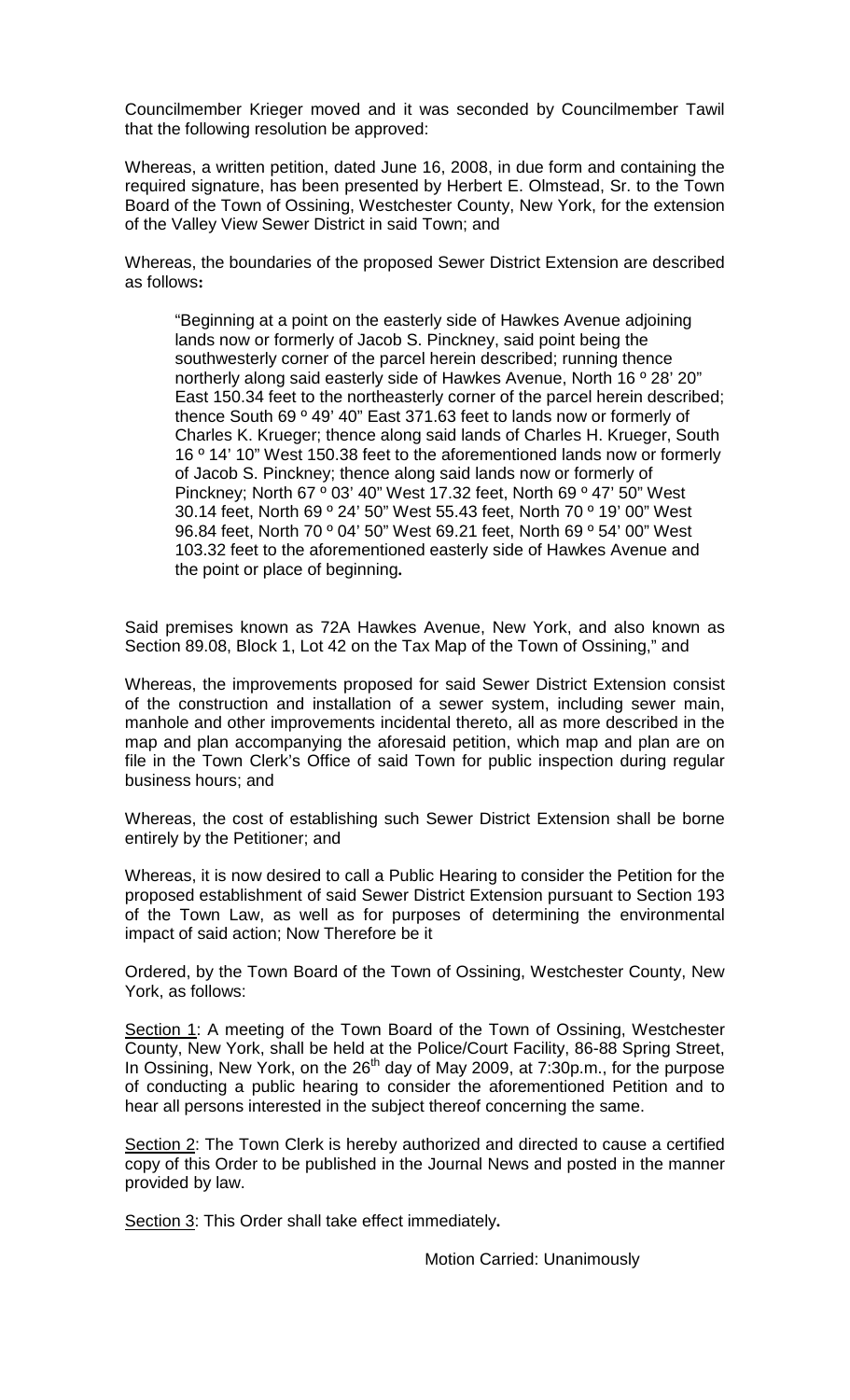# J. Engel Park Planting & Overlook Phase III Project-Maintenance Bond

Councilmember Krieger moved and it was seconded by Councilmember Wilcher that the following resolution be approved:

Whereas, Vernon Hills Contracting has completed the Planting & Overlook Phase III project at Engel Park; and

Whereas, in accordance with the bid specifications, upon completion of the contract and before final payment, the Contractor shall furnish a maintenance bond, which is a guarantee of all equipment, material and workmanship for a period of one (1) year; and

Whereas, Vernon Hills Contracting has furnished a maintenance bond in the amount of \$145,210.00, from Fidelity and Deposit Company of Maryland, a Maryland Corporation of Parsippany, New Jersey, Bond No. MNT8908660 and upon review by the Town Attorney, it was determined that the maintenance bond was acceptable, now therefore be it

Resolved, that the Town Board of the Town of Ossining hereby accepts the maintenance bond from Vernon Hills Contracting, in the amount of \$145,210.00 for a period of one (1) year starting May 15, 2009.

Motion Carried: Unanimously

# K. Agreement-MINI Cooper Vehicle Program

Councilmember Krieger moved and it was seconded by Councilmember Tawil that the following resolution be approved:

Resolved, that the Town Board of the Town of Ossining hereby authorizes the Supervisor to enter into a one year lease agreement with Ray Catena MINI of Westchester, White Plains, NY 10607, in a form acceptable to the Town Attorney, for two (2) electric mini cooper vehicles including installation of supporting equipment at a mutually agreed upon location, at an annual cost of \$120 per vehicle.

Motion Carried: Unanimously

# L. Agreement-Pitney Bowes

Councilmember Krieger moved and it was seconded by Councilmember Wilcher that the following resolution be approved:

Resolved, that the Town Board of the Town of Ossining hereby authorizes the Supervisor to enter into an agreement with Pitney Bowes for a digital mailing system including equipment maintenance for a term of 48 months at a cost of \$59.00 per month for the Police Department.

Motion Carried: Unanimously

# M. CERTIORARI SETTLEMENT

#### 550 NORTH STATE ROAD LLC f/k/a CAMILLO SANOTMERO,III vs. TOWN OF OSSINING

Councilmember Krieger moved and it was seconded by Councilmember Wilcher that the following resolution be approved: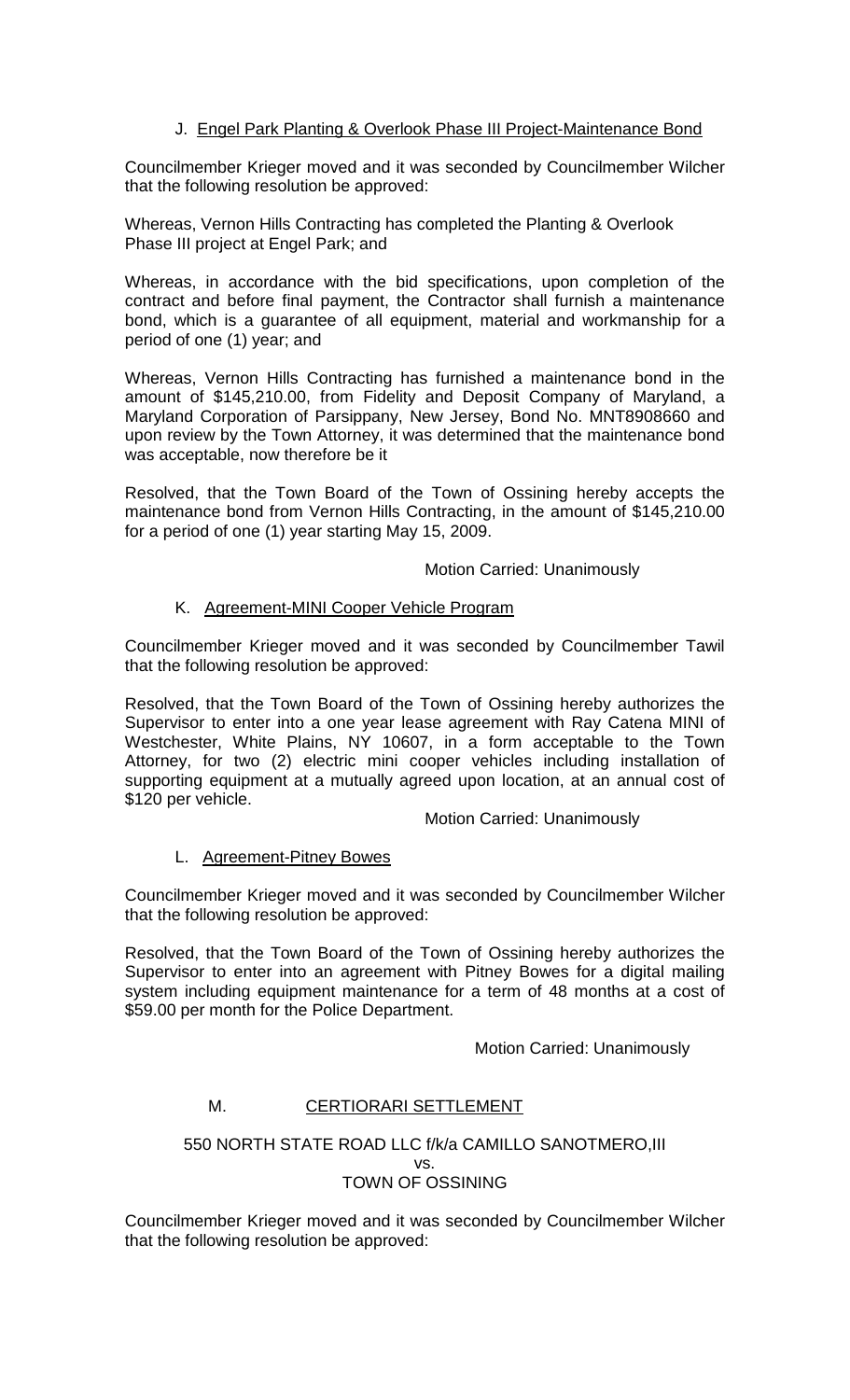WHEREAS, proceedings pursuant to Article 7 of the Real Property Tax Law of the State of New York were instituted by 550 North State Road LLC, Camillo Santomero,III, against the Town of Ossining to review the tax assessments made on Petitioner's property located at 550 North State Road in the Town of Ossining, and designated on the tax assessment map of the Town of Ossining as Section 90.15,Block 2, Lot 8, for assessment years 2005 through 2008, which proceedings are now pending in the Supreme Court of the State of New York, County of Westchester, under Index Nos. 17305/05,18643/06,18881/07 and 22393/08; and

WHEREAS, the above Petitioner has agreed to a compromise and settlement of such proceedings, subject to the approval of the Town Board, correcting and reducing the assessed valuation of its real property and improvements, as follows:

| Assessment | Original   | Corrected  |           |
|------------|------------|------------|-----------|
| Year       | Assessment | Assessment | Reduction |
| 2005       | 69,000     | 64,170     | 4,830     |
| 2006       | 69,000     | 55,200     | 13,800    |
| 2007       | 69,000     | 55,200     | 13,800    |
| 2008       | 69,000     | 55,200     | 13,800    |

WHEREAS, any and all refunds necessitated by said settlement will be made without interest; and

WHEREAS, the Town Board, upon the recommendation of the Assessor, concurred in by the Town Attorney, finds the proposed settlement appropriate and in the best interest of the Town of Ossining; now therefore it is

RESOLVED that settlement of the proceedings, on the terms set forth herein, is hereby accepted and approved, subject to the approval of the Supreme Court, Westchester County, wherein such proceedings are pending; and it is further

RESOLVED that the Town Attorney is hereby authorized and directed to procure and execute any documents necessary to effectuate such settlement; and it is further

RESOLVED, that the Assessor is authorized and directed to make the changes and corrections to the individual unit assessment on the tax assessment roll of the Town of Ossining, which will be ordered pursuant to the Consent Judgment to be entered in accordance with the terms of this settlement, and the Receiver of Taxes is authorized and directed to process and pay the refund of Town of Ossining taxes estimated to be \$6069.18, which will be ordered pursuant to said Consent Judgment.

Motion Carried: Unanimously

### N. Citizen Finance Advisory Committee

Councilmember Krieger moved and it was seconded by Councilmember Tawil that the following resolution be approved:

Whereas, citizen advisory committees form an important governmental foundation in local governments, including the Town of Ossining, and

Whereas, the nation, State and Town are facing difficult and challenging economic times, and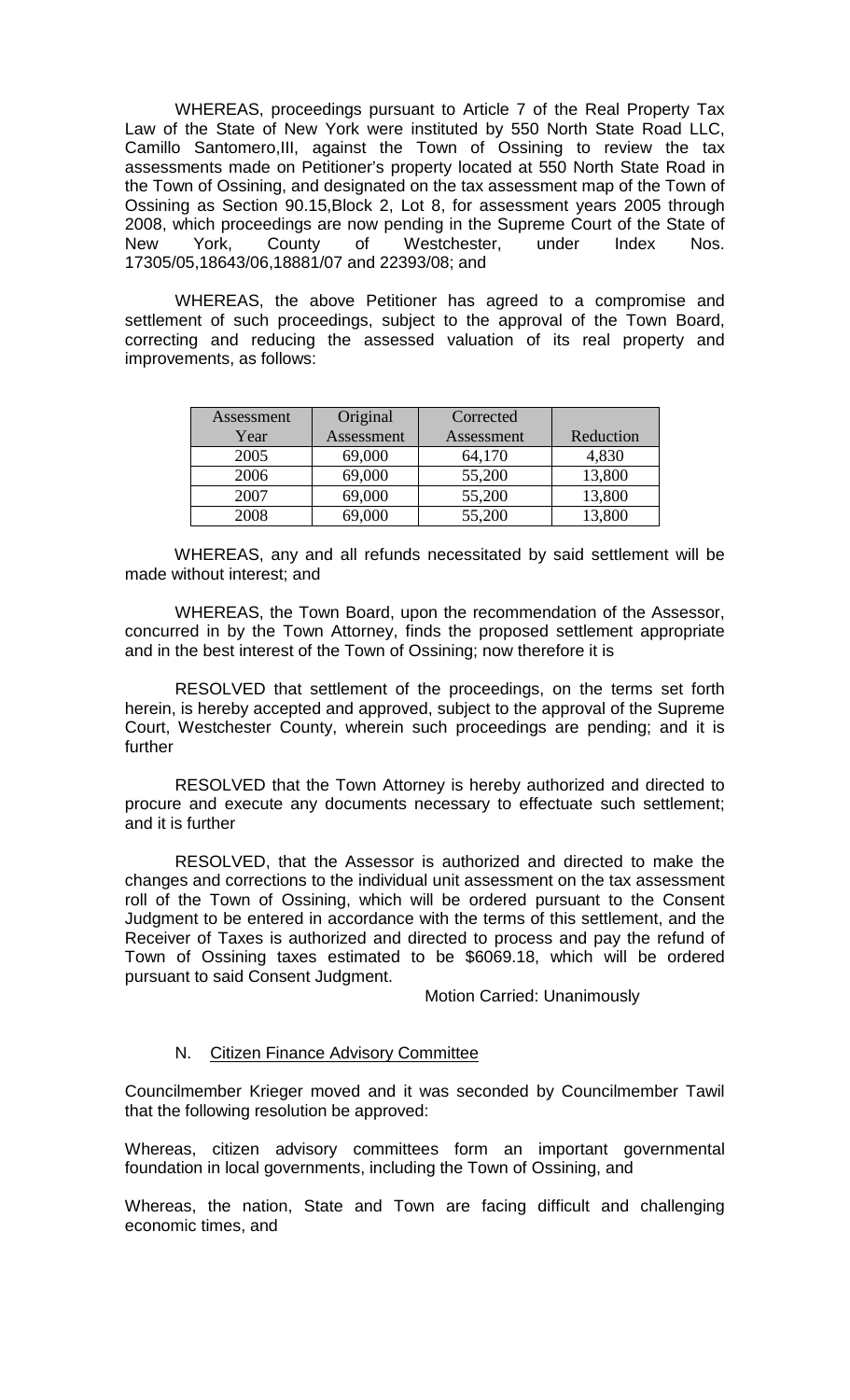Whereas, there are Town residents that have talent and professional expertise in the areas of business and finance and would like to assist the Town with financial policy recommendations and budgetary matters, now, therefore, be it

Resolved, that the Town Board of the Town of Ossining hereby establishes a Citizen Finance Advisory Committee comprised of up to five Town residents to meet monthly to assist the Town Board with financial policy recommendations and budgetary matters, and be it further

Resolved, that the members of the Citizen Finance Advisory Committee shall be appointed by and serve at the pleasure of the Town Board in an advisory capacity for a five year term, and that one member shall be designated by the Citizen Finance Advisory Committee as Chairman; and be it further

Resolved, the Town Comptroller shall act as an advisor and liaison to the Committee, and be it further

Resolved, the Citizen Finance Advisory Committee shall have the following duties: (The scope of these duties may be expanded at the discretion of the Town Board**)**

- 1. To advise the Town Board on appropriate revenue and expenditure policies and financial policies.
- 2. To review annual financial statements of the Town and report their findings to the Town Board.
- 3. Advise the Town Board during the budget process.
- 4. To undertake such other studies as shall be assigned to them or as they shall deem appropriate to assure that the financial condition and policies of the Town are sound and that the taxpayers are receiving appropriate value**.**

Motion Carried: Unanimously

# O. Appointment-Citizen Finance Advisory Committee-William F. Jaenike

Councilmember Krieger moved and it was seconded by Councilmember Tawil that the following resolution be approved:

Resolved, that the Town Board of the Town of Ossining hereby appoints William F. Jaenike, Morningside Court, Ossining, to the Citizen Finance Advisory Committee for a five year term expiring December 31, 2014.

# Motion Carried: Unanimously

# P. Appointment-Citizen Finance Advisory Committee-Jean Michael Diaz

Councilmember Krieger moved and it was seconded by Councilmember Tawil that the following resolution be approved:

Resolved, that the Town Board of the Town of Ossining hereby appoints Jean Michael Diaz, Roosa Lane, Ossining, to the Citizen Finance Advisory Committee for a five year term expiring December 31, 2014.

Motion Carried: Unanimously

# VI. MONTHLY REPORTS

Councilmember Krieger moved and it was seconded by Councilmember Wilcher that the reports for the month of April, 2009 from Town Clerk and Tax Receiver by received and filed.

Motion Carried: Unanimously